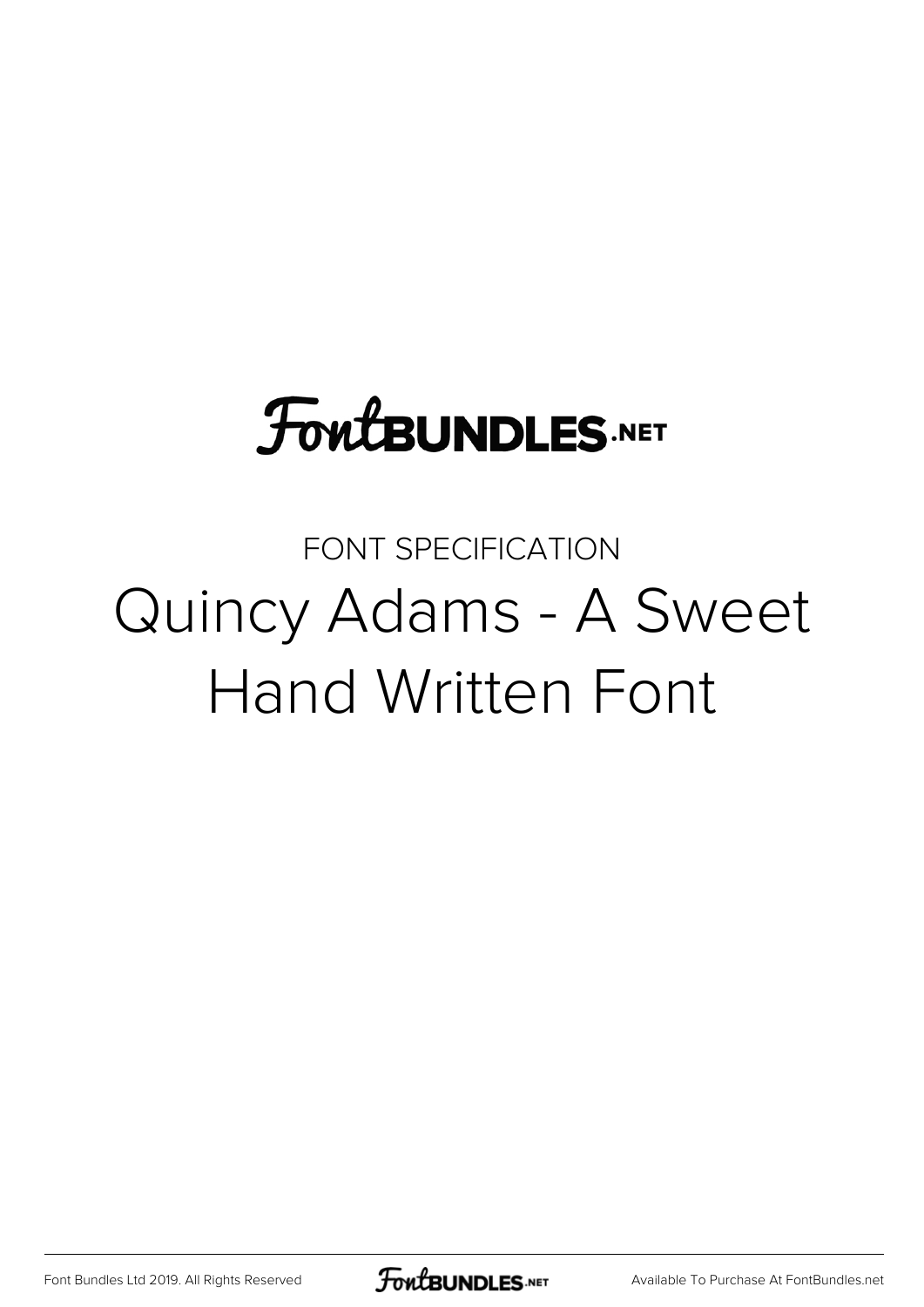#### QuincyAdams Medium - Regular

**Uppercase Characters** 

# ABCDEFGHIJKLNN OPQRSTUVWXYZ

Lowercase Characters

abedefghijklmnopqrs t u v w x y z

**Numbers** 

0123456789

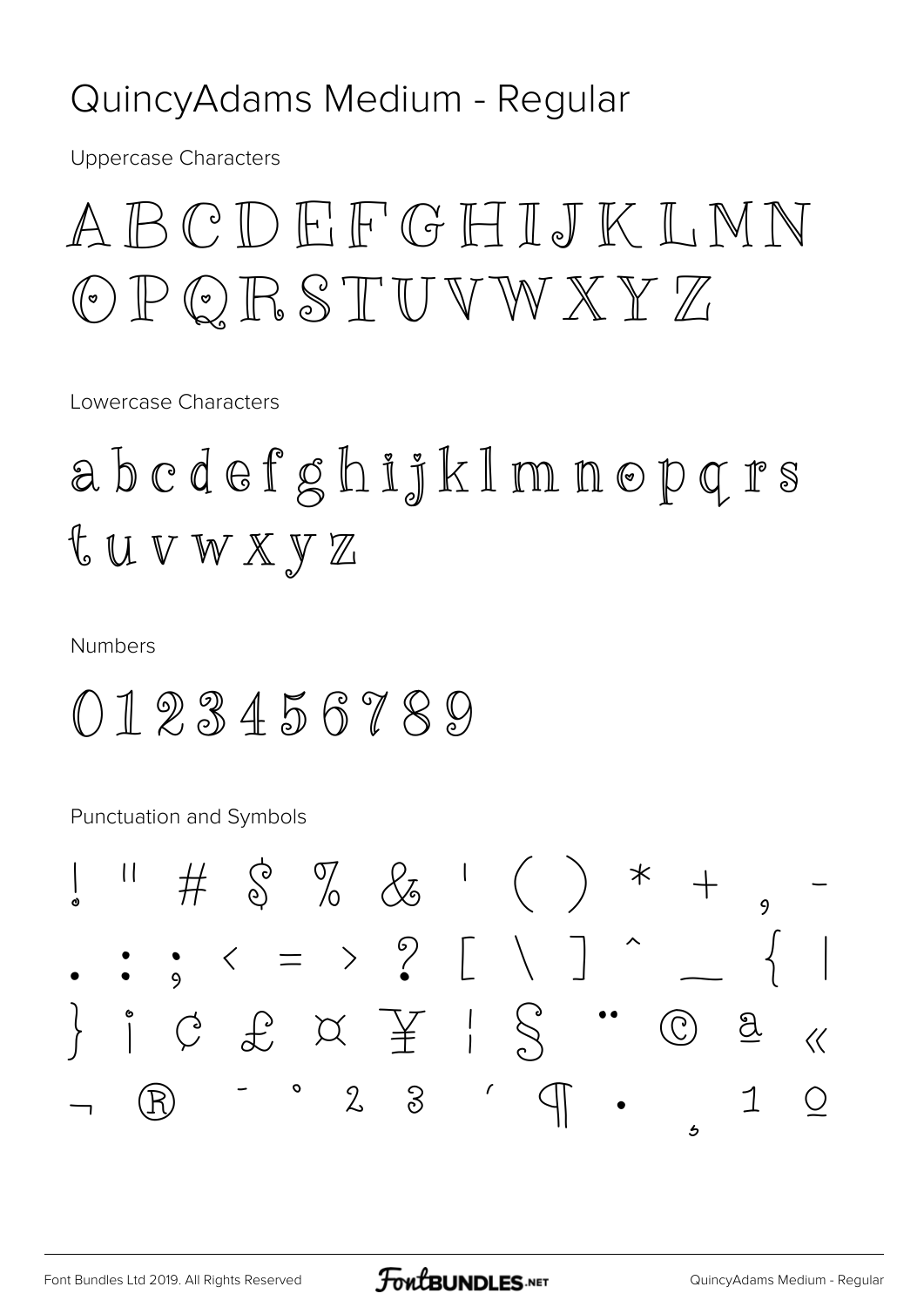$\n *\frac{1}{4}*\n  $\frac{1}{2}$ \n  $\frac{3}{4}$$ All Other Glyphs À Á Â Ã Ä Å Æ Ç È É Ê Ë Ì Í Î Ï Ð Ñ Ò Ó Ô Õ Ö × Ø Ù Ú Û Ü Ý Þ ß à á â ã ä å æ ç è é ê ë ì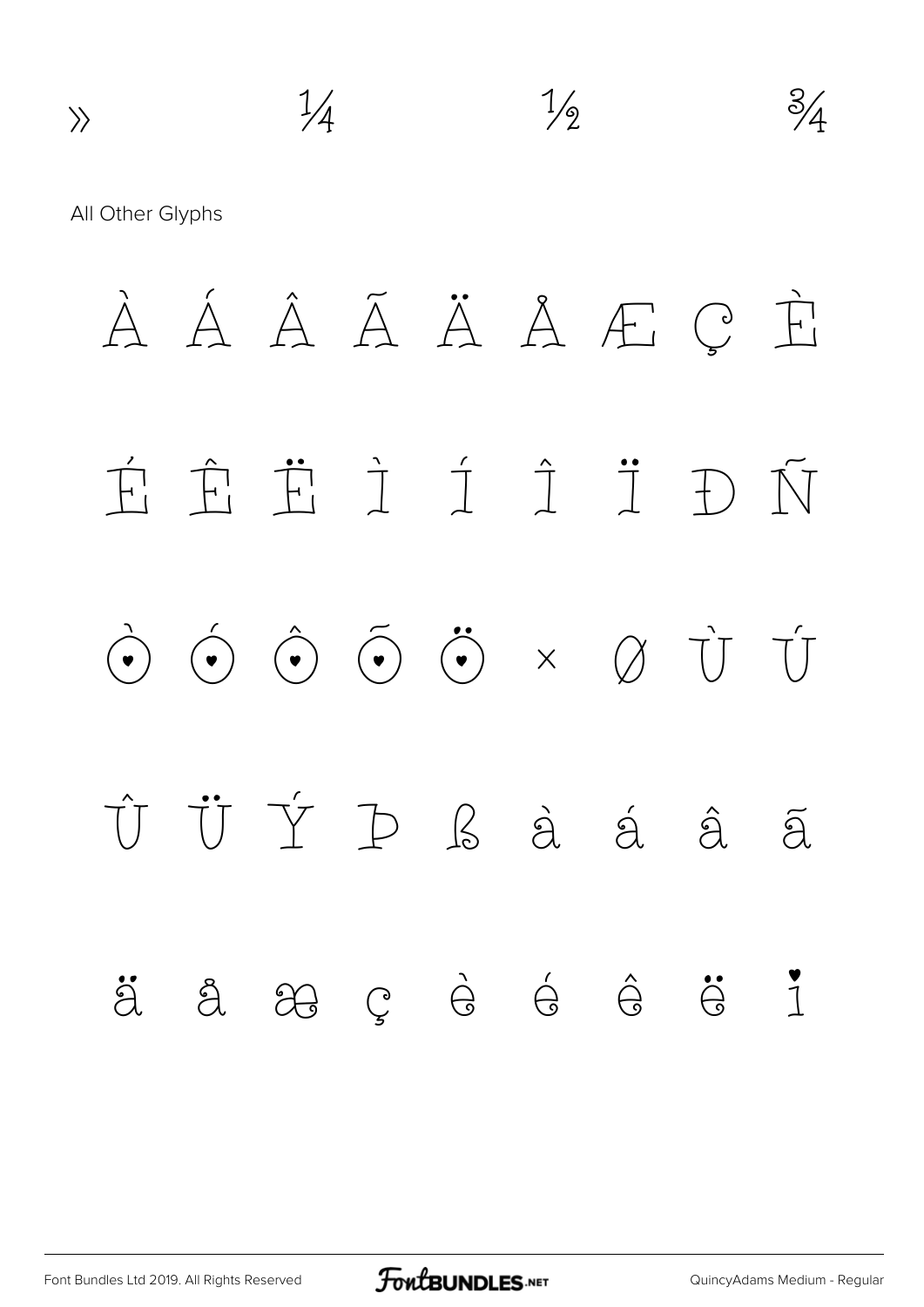

 $\mathsf{I}$ 

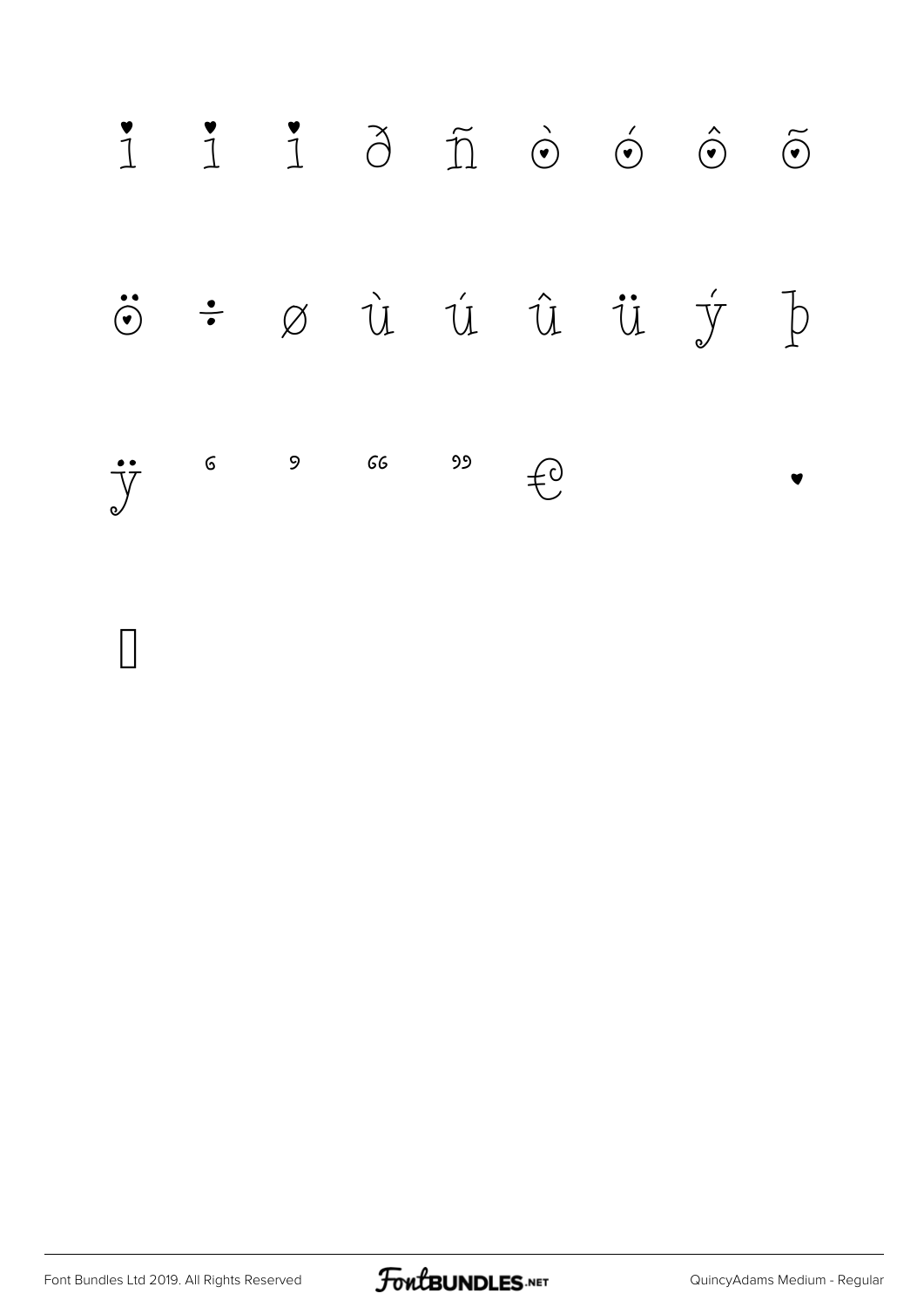#### QuincyBold - Bold

**Uppercase Characters** 

# ABCDEFGHIJKLM NOPQRSTUVWXYZ

Lowercase Characters

# abedefghijklmnopqrs tuvwxyz

**Numbers** 

### 0123456789

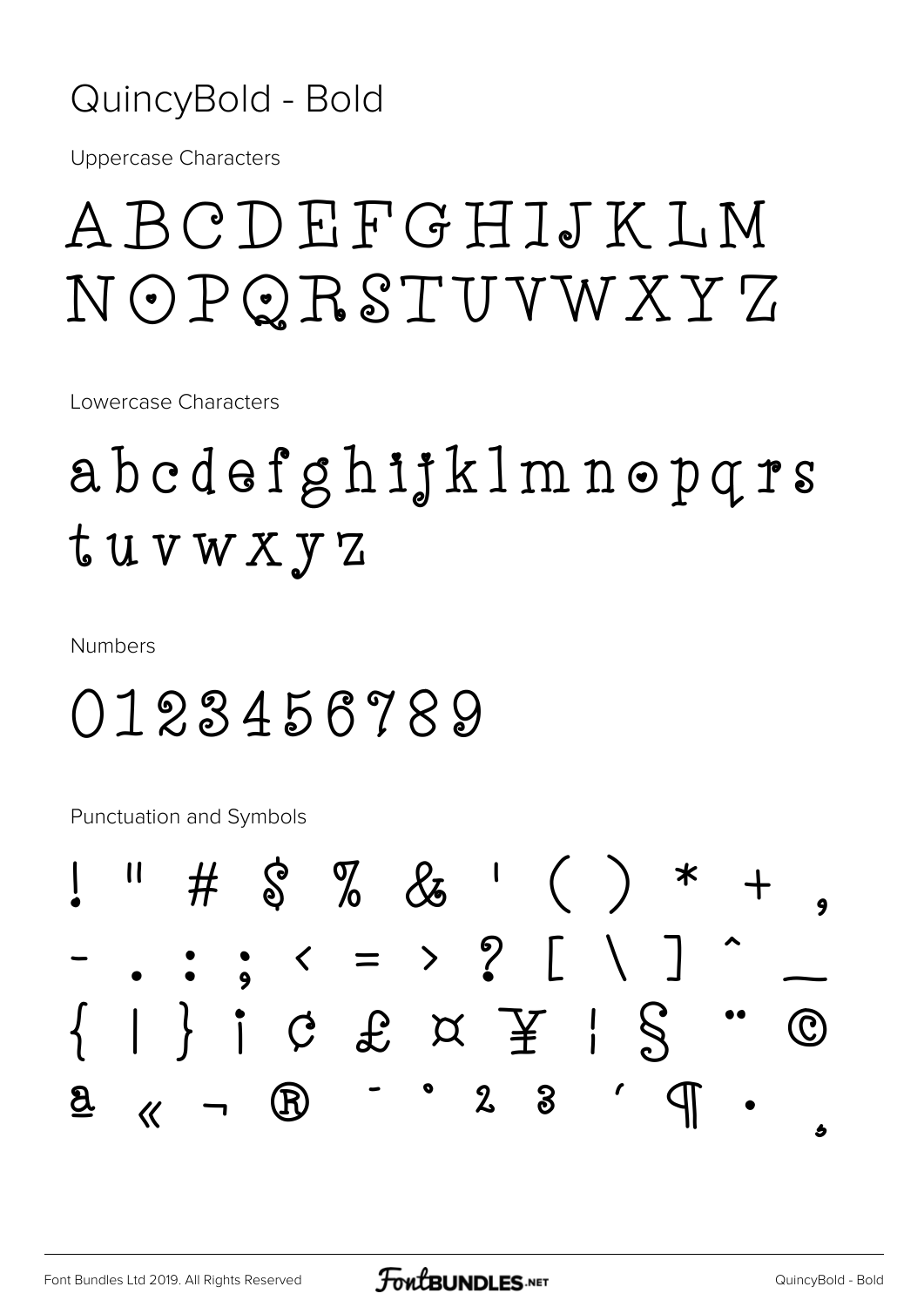# $1 \quad \circ \quad \circ \quad \quad \frac{1}{4} \quad \frac{1}{2} \quad \frac{3}{4}$ All Other Glyphs **À Á Â Ã Ä Å Æ Ç È**

# **É Ê Ë Ì Í Î Ï Ð Ñ**

# **Ò Ó Ô Õ Ö × Ø Ù Ú**

# **Û Ü Ý Þ ß à á â ã ä å æ ç è é ê ë ì**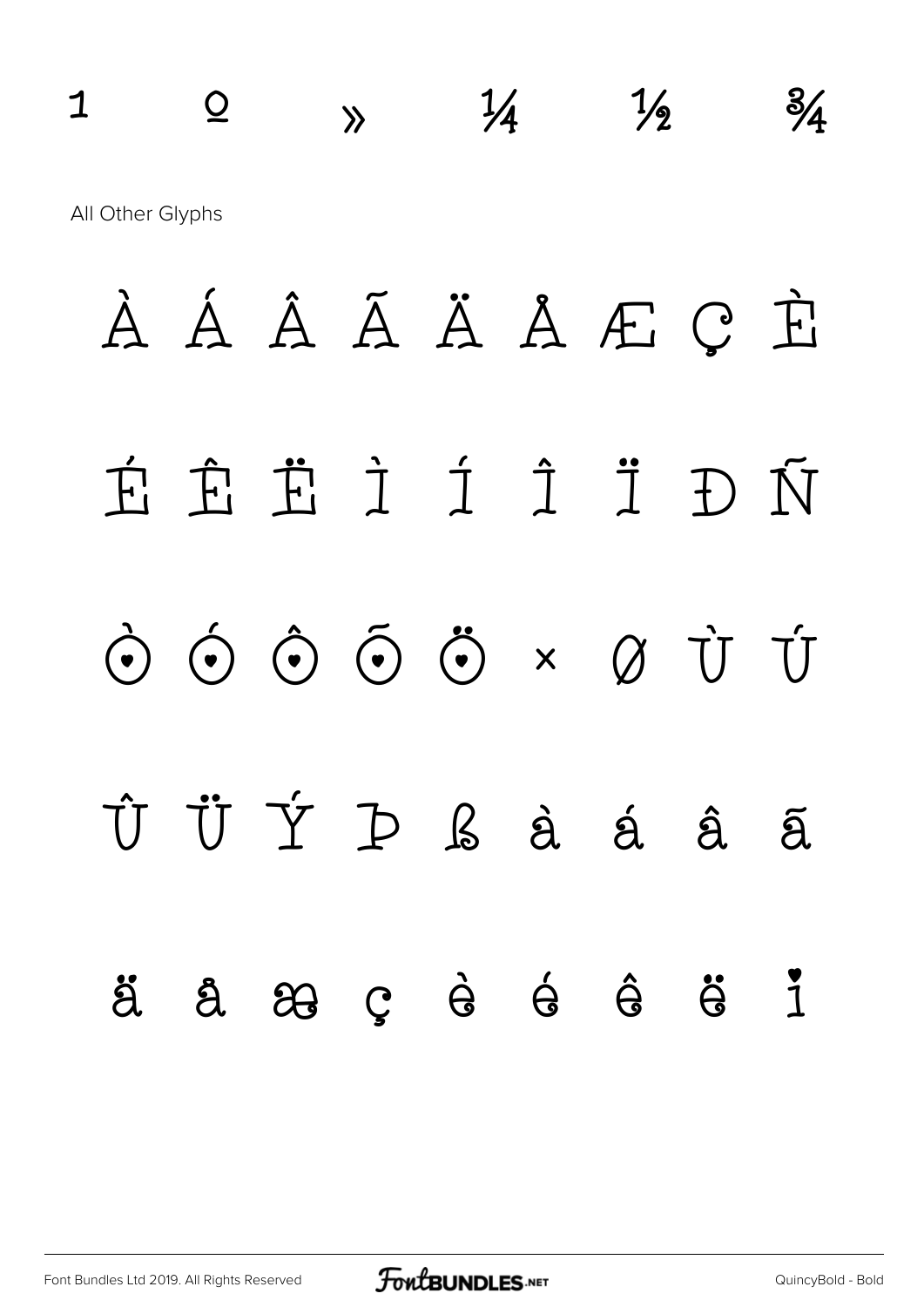|                              |  |  | $i$ $i$ $j$ $\delta$ $\tilde{n}$ $\phi$ $\phi$ $\tilde{\phi}$ $\tilde{\phi}$ |  |
|------------------------------|--|--|------------------------------------------------------------------------------|--|
|                              |  |  | $\ddot{\circ}$ $\div$ $\varnothing$ ù ú û ü $\dot{y}$ þ                      |  |
| $\ddot{y}$ 6 9 66 99 $\pm 0$ |  |  | $\overline{\phantom{a}}$                                                     |  |

 $\Box$ 

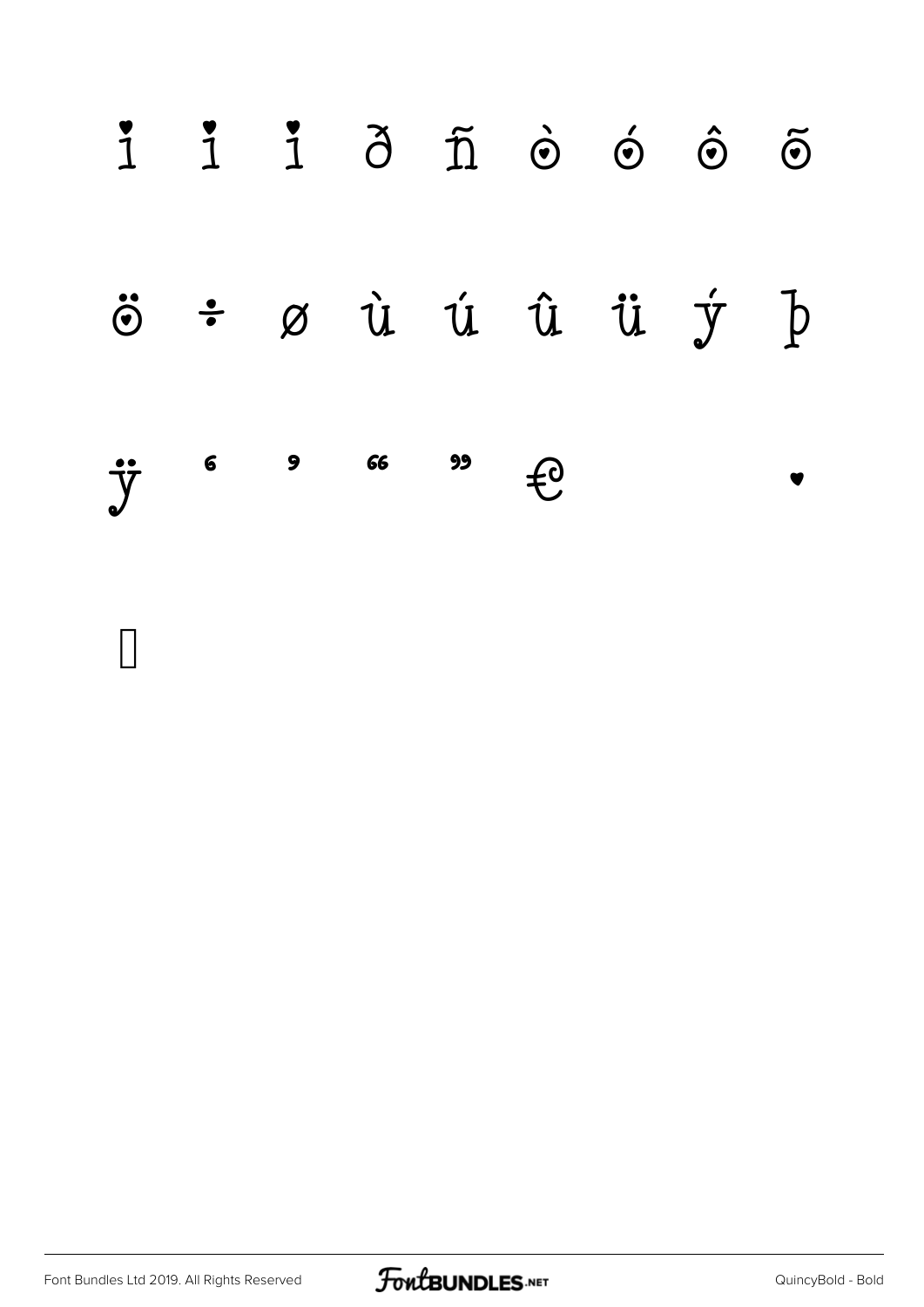### QuincyScript Medium - Regular

**Uppercase Characters** 

ABCDEFGHIJKLMNOPQRSTUVWX  $42$ 

Lowercase Characters

abcdefghijklmnopqrstwuwxyz

**Numbers** 

0123456789

Punctuation and Symbols

 $? \qquad \qquad \begin{matrix} \circ \\ \circ \\ \circ \end{matrix} \qquad \qquad \begin{matrix} \circ \\ \circ \\ \circ \\ \circ \end{matrix} \qquad \qquad \begin{matrix} \circ \\ \circ \\ \circ \\ \circ \end{matrix} \qquad \qquad \qquad \begin{matrix} \circ \\ \circ \\ \circ \\ \circ \end{matrix} \qquad \qquad \begin{matrix} \circ \\ \circ \\ \circ \\ \circ \end{matrix} \qquad \qquad \begin{matrix} \circ \\ \circ \\ \circ \\ \circ \end{matrix} \qquad \qquad \begin{matrix} \circ \\ \circ \\ \circ \\ \circ \end{matrix} \qquad \qquad \begin{matrix} \circ \\ \circ \\ \circ \\ \circ \end{matrix} \qquad$  $\left\{\begin{array}{c} 2 \end{array}\right\}$  $\overline{\phantom{0}}$ 

All Other Glyphs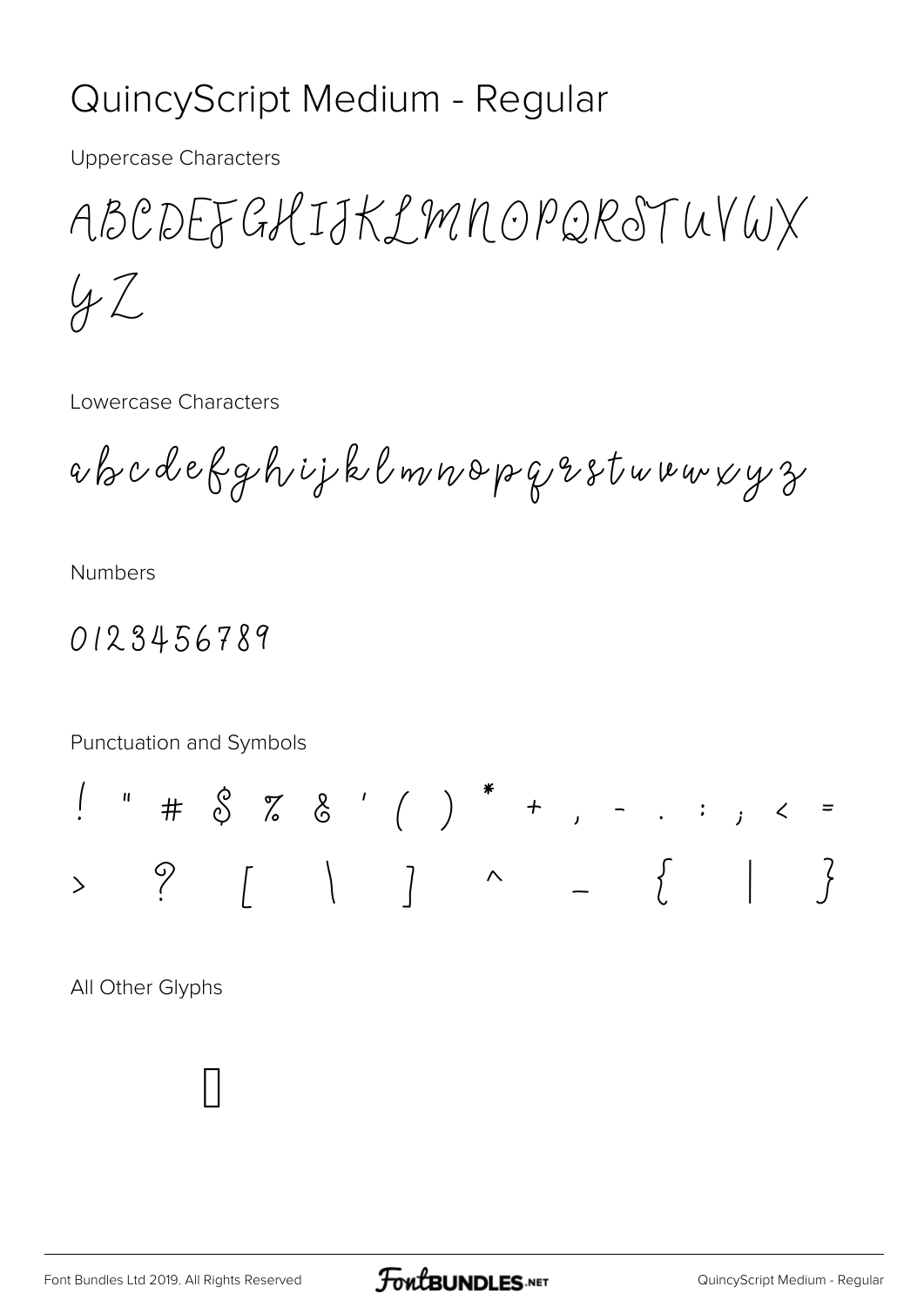#### QuincyMedium Medium - Regular

**Uppercase Characters** 

# A B C D E F G H I J K L M N OPQRSTUVWXYZ

Lowercase Characters

# abedefghijklmnopqrs tuvwxyz

**Numbers** 

### 0123456789

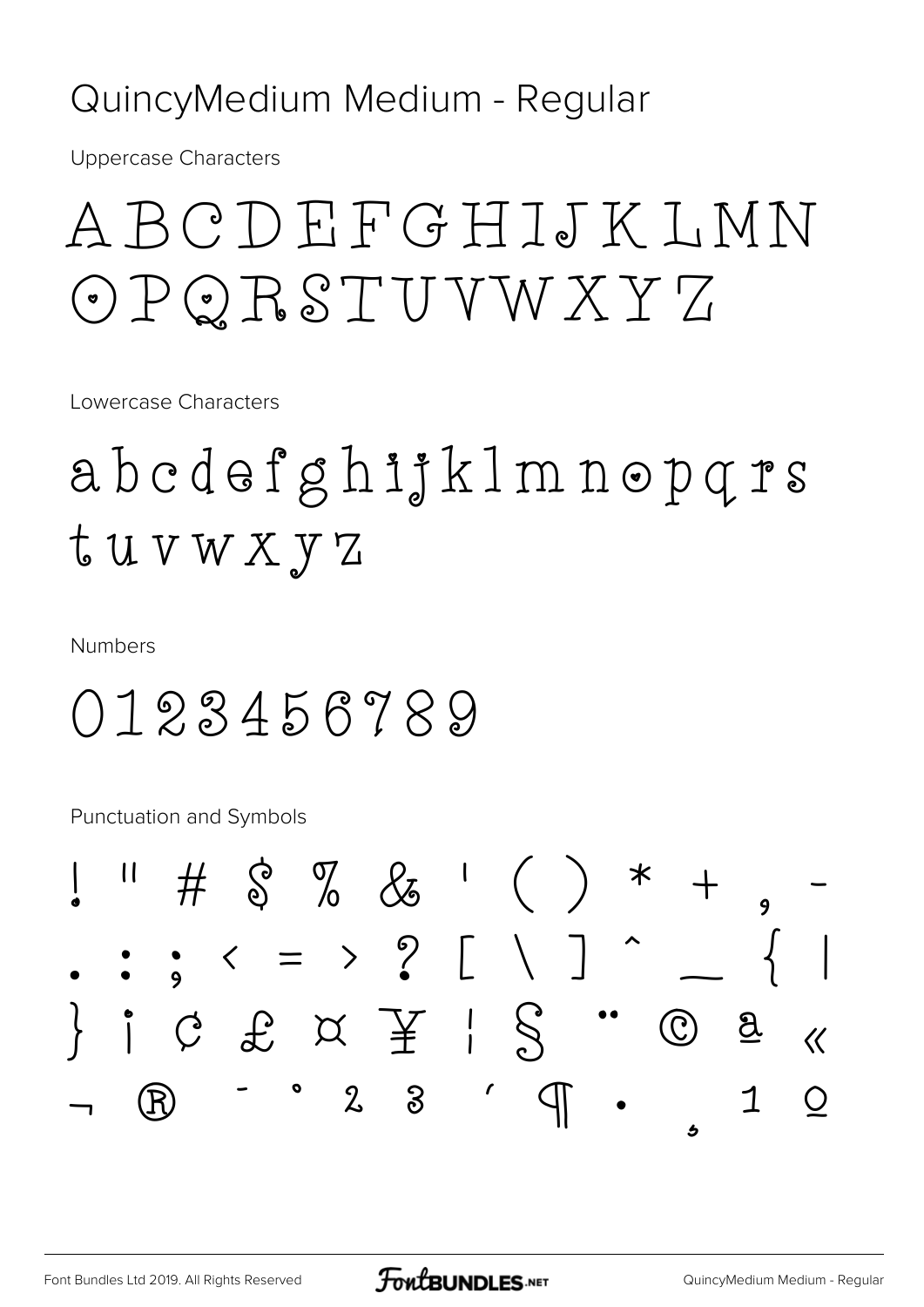$\n <sup>1</sup>/<sub>4</sub>$   $\n <sup>1</sup>/<sub>2</sub>$   $\n <sup>3</sup>/<sub>4</sub>$ All Other Glyphs À Á Â Ã Ä Å Æ Ç È É Ê Ë Ì Í Î Ï Ð Ñ  $\begin{array}{ccccccc}\n\bullet & \bullet & \hat{\bullet} & \tilde{\bullet} & \tilde{\bullet} & \times & \varnothing & \tilde{U} & \tilde{U}\n\end{array}$ Û Ü Ý Þ ß à á â ã ä å æ ç è é ê ë ì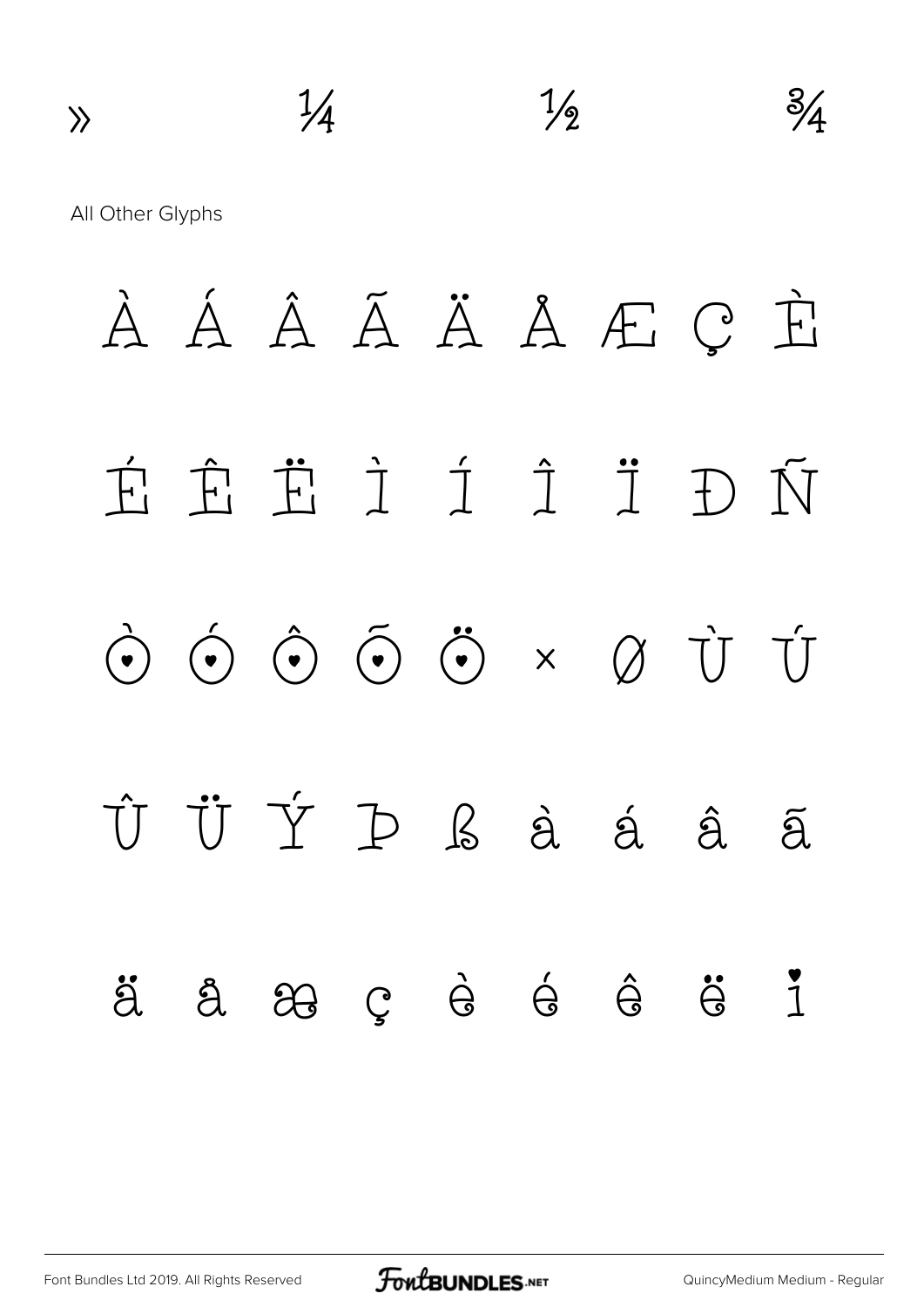|  |  |                                                                                                                                                                      |  | $\begin{array}{ccccc} \mathbf{1} & \mathbf{1} & \mathbf{1} & \mathbf{0} & \mathbf{0} & \mathbf{0} & \mathbf{0} & \mathbf{0} \end{array}$ |  |
|--|--|----------------------------------------------------------------------------------------------------------------------------------------------------------------------|--|------------------------------------------------------------------------------------------------------------------------------------------|--|
|  |  |                                                                                                                                                                      |  | $\ddot{\circ}$ $\div$ $\emptyset$ $\dot{u}$ $\dot{u}$ $\ddot{u}$ $\dot{u}$ $\dot{y}$ $\dot{p}$                                           |  |
|  |  | $\begin{array}{ccccc}\n\bullet & \bullet & \circ & \circ & \circ & \bullet & \bullet \\ \downarrow & \circ & \circ & \circ & \circ & \bullet & \bullet\n\end{array}$ |  |                                                                                                                                          |  |

 $\Box$ 

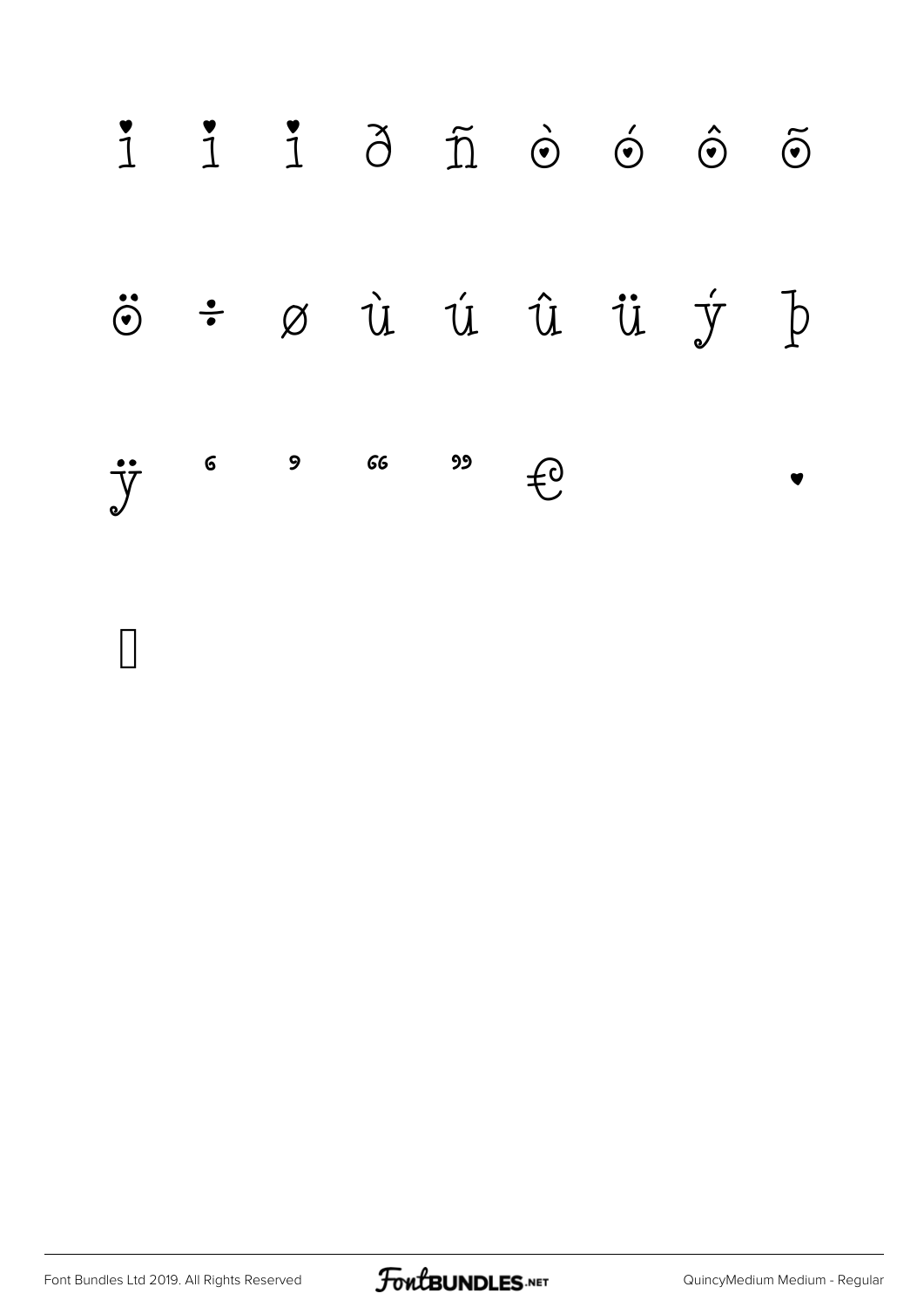### Quincy Thin Thin - Regular

**Uppercase Characters** 

# A B C D E F G H I J K L M N OPQRSTUVWXYZ

Lowercase Characters

abedefghijklmnopqrs tuvwxyz

**Numbers** 

0123456789

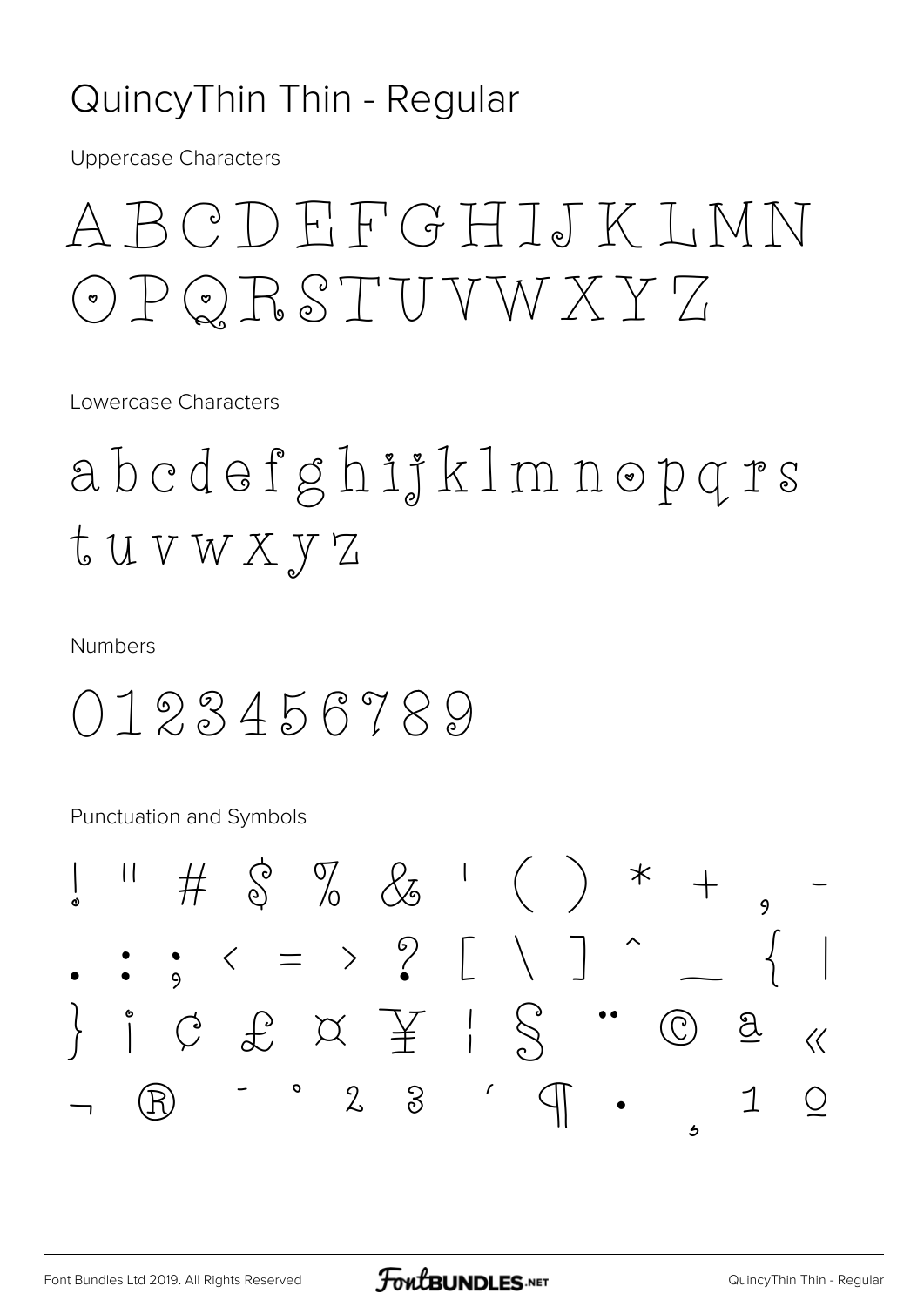$\n *\frac{1}{4}*\n  $\frac{1}{2}$ \n  $\frac{3}{4}$$ All Other Glyphs À Á Â Ã Ä Å Æ Ç È É Ê Ë Ì Í Î Ï Ð Ñ Ò Ó Ô Õ Ö × Ø Ù Ú Û Ü Ý Þ ß à á â ã ä å æ ç è é ê ë ì